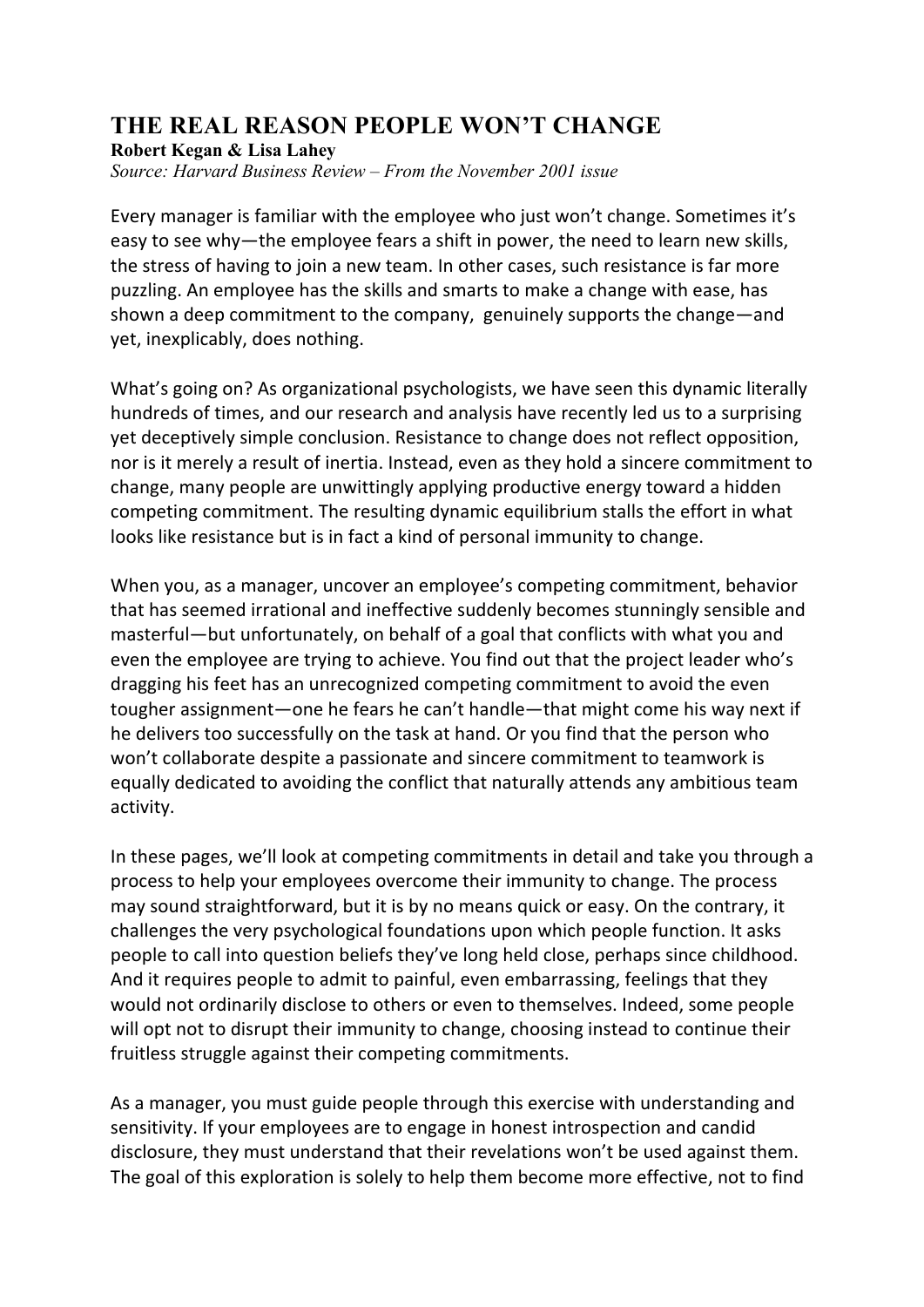flaws in their work or character. As you support your employees in unearthing and challenging their innermost assumptions, you may at times feel you're playing the role of a psychologist. But in a sense, managers are psychologists. After all, helping people overcome their limitations to become more successful at work is at the very heart of effective management.

Helping people overcome their limitations to become more successful at work is at the very heart of effective management.

We'll describe this delicate process in detail, but first let's look at some examples of competing commitments in action.

# **Shoveling Sand Against the Tide**

Competing commitments cause valued employees to behave in ways that seem inexplicable and irremediable, and this is enormously frustrating to managers. Take the case of John, a talented manager at a software company. (Like all examples in this article, John's experiences are real, although we have altered identifying features. In some cases, we've constructed composite examples.) John was a big believer in open communication and valued close working relationships, yet his caustic sense of humor consistently kept colleagues at a distance. And though he wanted to move up in the organization, his personal style was holding him back. Repeatedly, John was counseled on his behavior, and he readily agreed that he needed to change the way he interacted with others in the organization. But time after time, he reverted to his old patterns. Why, his boss wondered, did John continue to undermine his own advancement?

As it happened, John was a person of color working as part of an otherwise all-white executive team. When he went through an exercise designed to help him unearth his competing commitments, he made a surprising discovery about himself. Underneath it all, John believed that if he became too well integrated with the team, it would threaten his sense of loyalty to his own racial group. Moving too close to the mainstream made him feel very uncomfortable, as if he were becoming "one of them" and betraying his family and friends. So when people gathered around his ideas and suggestions, he'd tear down their support with sarcasm, inevitably (and effectively) returning himself to the margins, where he was more at ease. In short, while John was genuinely committed to working well with his colleagues, he had an equally powerful competing commitment to keeping his distance.

Consider, too, a manager we'll call Helen, a rising star at a large manufacturing company. Helen had been assigned responsibility for speeding up production of the company's most popular product, yet she was spinning her wheels. When her boss, Andrew, realized that an important deadline was only two months away and she hadn't filed a single progress report, he called her into a meeting to discuss the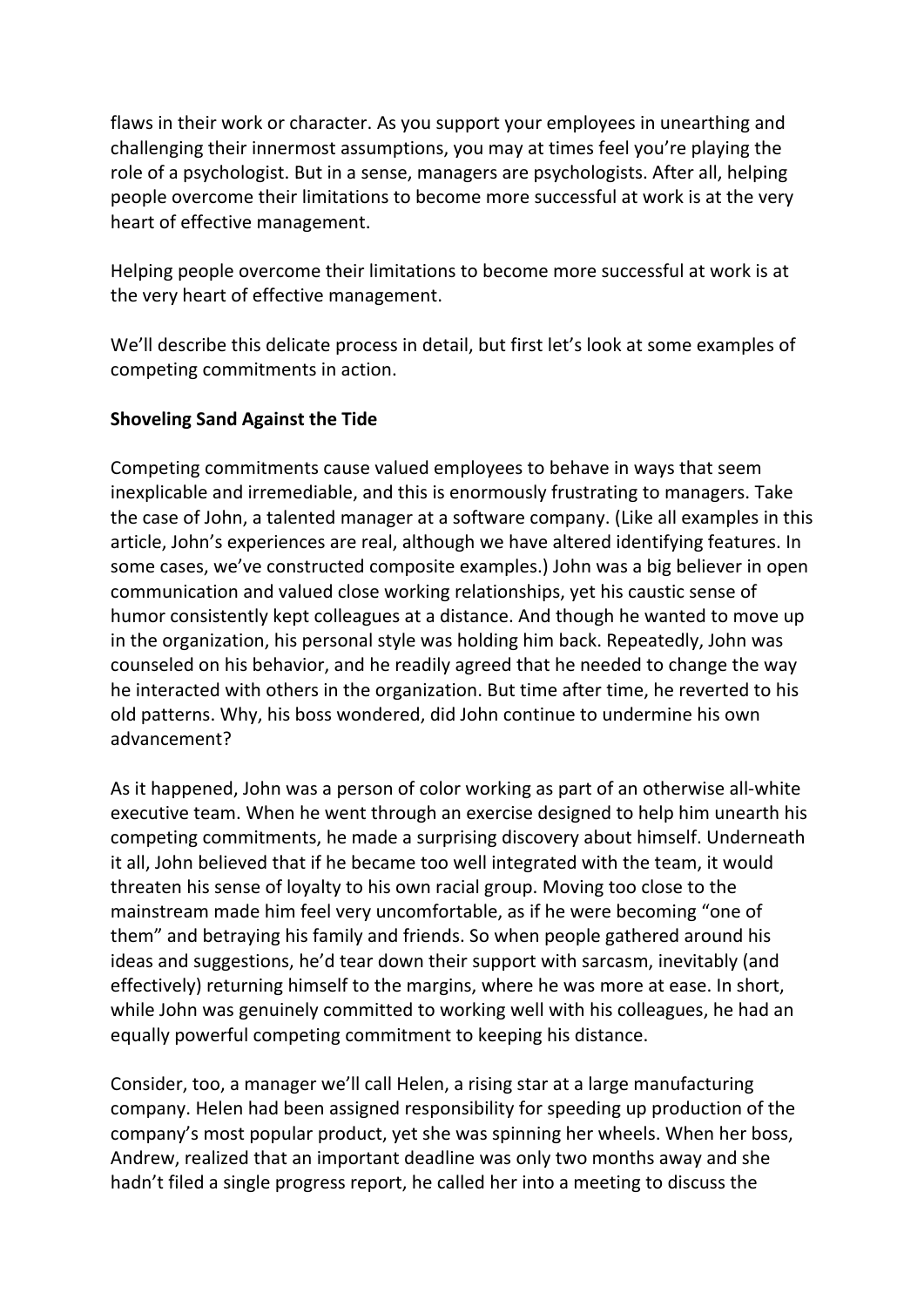project. Helen agreed that she was far behind schedule, acknowledging that she had been stalling in pulling together the team. But at the same time she showed a genuine commitment to making the project a success. The two developed a detailed plan for changing direction, and Andrew assumed the problem was resolved. But three weeks after the meeting, Helen still hadn't launched the team.

Why was Helen unable to change her behavior? After intense self-examination in a workshop with several of her colleagues, she came to an unexpected conclusion: Although she truly wanted the project to succeed, she had an accompanying, unacknowledged commitment to maintaining a subordinate position in relation to Andrew. At a deep level, Helen was concerned that if she succeeded in her new role—one she was excited about and eager to undertake—she would become more a peer than a subordinate. She was uncertain whether Andrew was prepared for the turn their relationship would take. Worse, a promotion would mean that she, not Andrew, would be ultimately accountable for the results of her work—and Helen feared she wouldn't be up to the task.

These stories shed some light on the nature of immunity to change. The inconsistencies between John's and Helen's stated goals and their actions reflect neither hypocrisy nor unspoken reluctance to change but the paralyzing effect of competing commitments. Any manager who seeks to help John communicate more effectively or Helen move her project forward, without understanding that each is also struggling unconsciously toward an opposing agenda, is shoveling sand against the tide.

## **Diagnosing Immunity to Change**

Competing commitments aren't distressing only to the boss; they're frustrating to employees as well. People with the most sincere intentions often unwittingly create for themselves Sisyphean tasks. And they are almost always tremendously relieved when they discover just why they feel as if they are rolling a boulder up a hill only to have it roll back down again. Even though uncovering a competing commitment can open up a host of new concerns, the discovery offers hope for finally accomplishing the primary, stated commitment.

Employees are almost always tremendously relieved when they discover just why they feel as if they are rolling a boulder up a hill only to have it roll back down again.

Based on the past 15 years of working with hundreds of managers in a variety of companies, we've developed a three-stage process to help organizations figure out what's getting in the way of change. First, managers guide employees through a set of questions designed to uncover competing commitments. Next, employees examine these commitments to determine the underlying assumptions at their core. And finally, employees start the process of changing their behavior.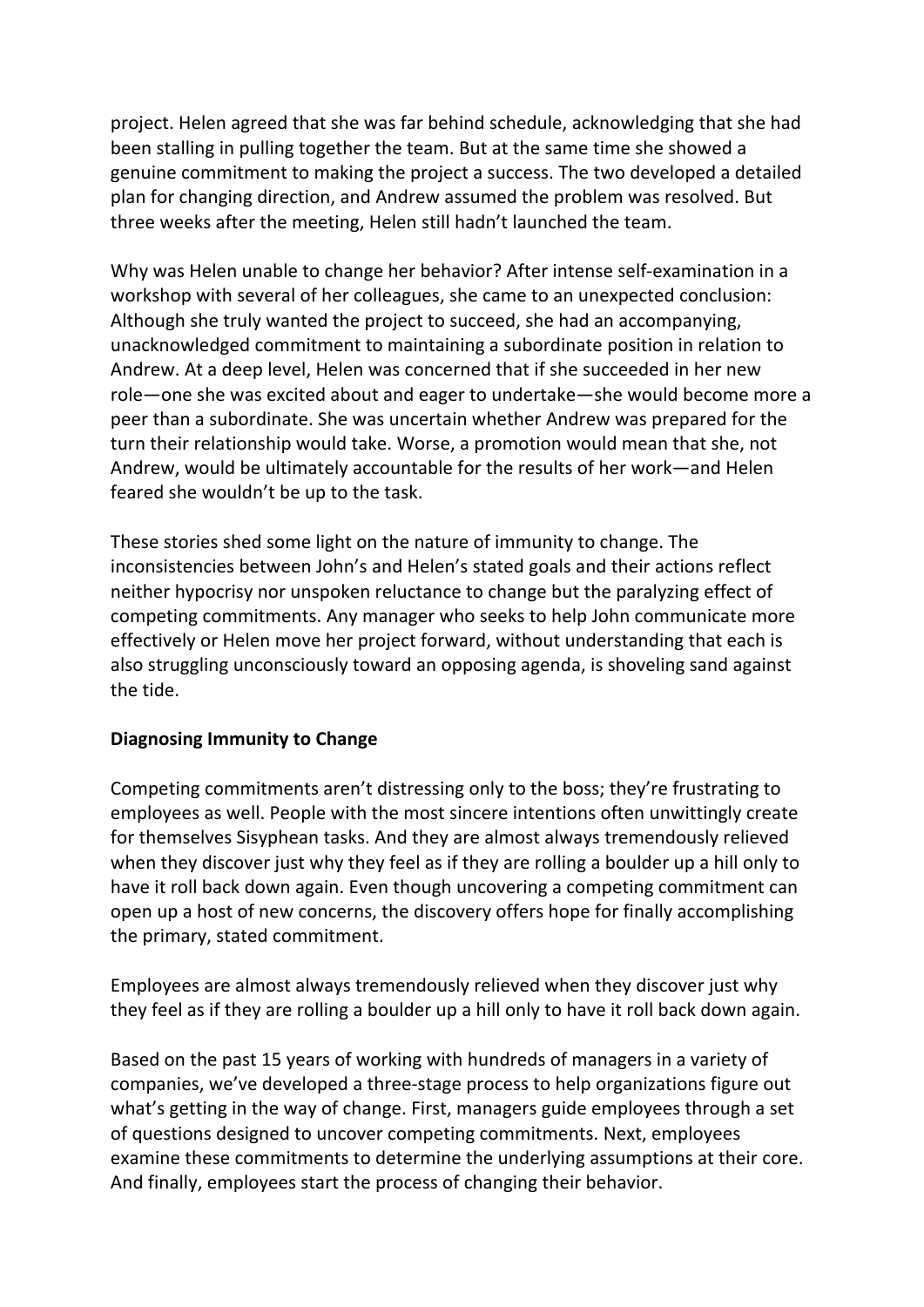#### **Getting Groups to Change**

We'll walk through the process fairly quickly below, but it's important to note that each step will take time. Just uncovering the competing commitment will require at least two or three hours, because people need to reflect on each question and the implications of their answers. The process of challenging competing commitments and making real progress toward overcoming immunity to change unfolds over a longer period—weeks or even months. But just getting the commitments on the table can have a noticeable effect on the decisions people make and the actions they take.

A Diagnostic Test for Immunity to Change The most important steps in diagnosing immunity to change are uncovering employees' competing commitments and unearthing their big assumptions. To do so, we ask a series of questions and record key responses in a simple grid. Below we've listed the responses for six people who went through this exercise, including the examples described in the text. The grid paints a picture of the change-immunity system, making sense of a previously puzzling dynamic.

#### **Uncovering Competing Commitments**

Overcoming immunity to change starts with uncovering competing commitments. In our work, we've found that even though people keep their competing commitments well hidden, you can draw them out by asking a series of questions—as long as the employees believe that personal and potentially embarrassing disclosures won't be used inappropriately. It can be very powerful to guide people through this diagnostic exercise in a group—typically with several volunteers making their own discoveries public—so people can see that others, even the company's star performers, have competing commitments and inner contradictions of their own.

The first question we ask is, What would you like to see changed at work, so that you could be more effective or so that work would be more satisfying? Responses to this question are nearly always couched in a complaint—a form of communication that most managers bemoan because of its negative, unproductive tone. But complaints can be immensely useful. People complain only about the things they care about, and they complain the loudest about the things they care about most. With little effort, people can turn their familiar, uninspiring gripes into something that's more likely to energize and motivate them—a commitment, genuinely their own.

To get there, you need to ask a second question: What commitments does your complaint imply? A project leader we worked with, we'll call him Tom, had grumbled, "My subordinates keep me out of the loop on important developments in my project." This complaint yielded the statement, "I believe in open and candid communication." A line manager we'll call Mary lamented people's unwillingness to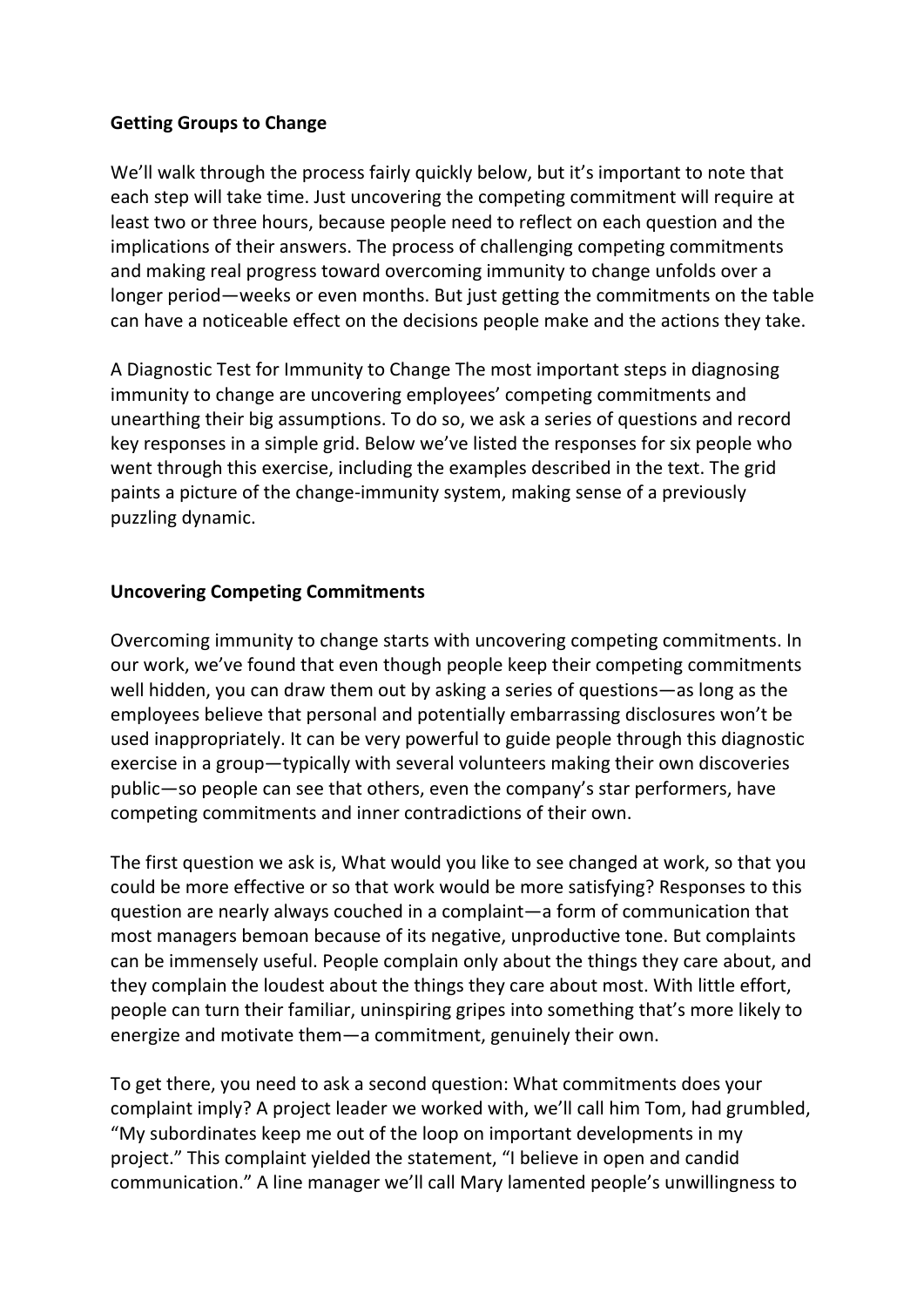speak up at meetings; her complaint implied a commitment to shared decision making.

While undoubtedly sincere in voicing such commitments, people can nearly always identify some way in which they are in part responsible for preventing them from being fulfilled. Thus, the third question is :What are you doing, or not doing, that is keeping your commitment from being more fully realized? Invariably, in our experience, people can identify these undermining behaviors in just a couple of seconds. For example, Tom admitted: "When people bring me bad news, I tend to shoot the messenger." And Mary acknowledged that she didn't delegate much and that she sometimes didn't release all the information people needed in order to make good decisions.

In both cases, there may well have been other circumstances contributing to the shortfalls, but clearly both Tom and Mary were engaging in behavior that was affecting the people around them. Most people recognize this about themselves right away and are quick to say, "I need to stop doing that." Indeed, Tom had repeatedly vowed to listen more openly to potential problems that would slow his projects. However, the purpose of this exercise is not to make these behaviors disappear—at least not now. The purpose is to understand why people behave in ways that undermine their own success.

The next step, then, is to invite people to consider the consequences of forgoing the behavior. We do this by asking a fourth question: If you imagine doing the opposite of the undermining behavior, do you detect in yourself any discomfort, worry, or vague fear? Tom imagined himself listening calmly and openly to some bad news about a project and concluded, "I'm afraid I'll hear about a problem that I can't fix, something that I can't do anything about." And Mary? She considered allowing people more latitude and realized that, quite frankly, she feared people wouldn't make good decisions and she would be forced to carry out a strategy she thought would lead to an inferior result.

The final step is to transform that passive fear into a statement that reflects an active commitment to preventing certain outcomes. We ask, By engaging in this undermining behavior, what worrisome outcome are you committed to preventing? The resulting answer is the competing commitment, which lies at the very heart of a person's immunity to change. Tom admitted, "I am committed to not learning about problems I can't fix." By intimidating his staff, he prevented them from delivering bad news, protecting himself from the fear that he was not in control of the project. Mary, too, was protecting herself—in her case, against the consequences of bad decisions. "I am committed to making sure my group does not make decisions that I don't like."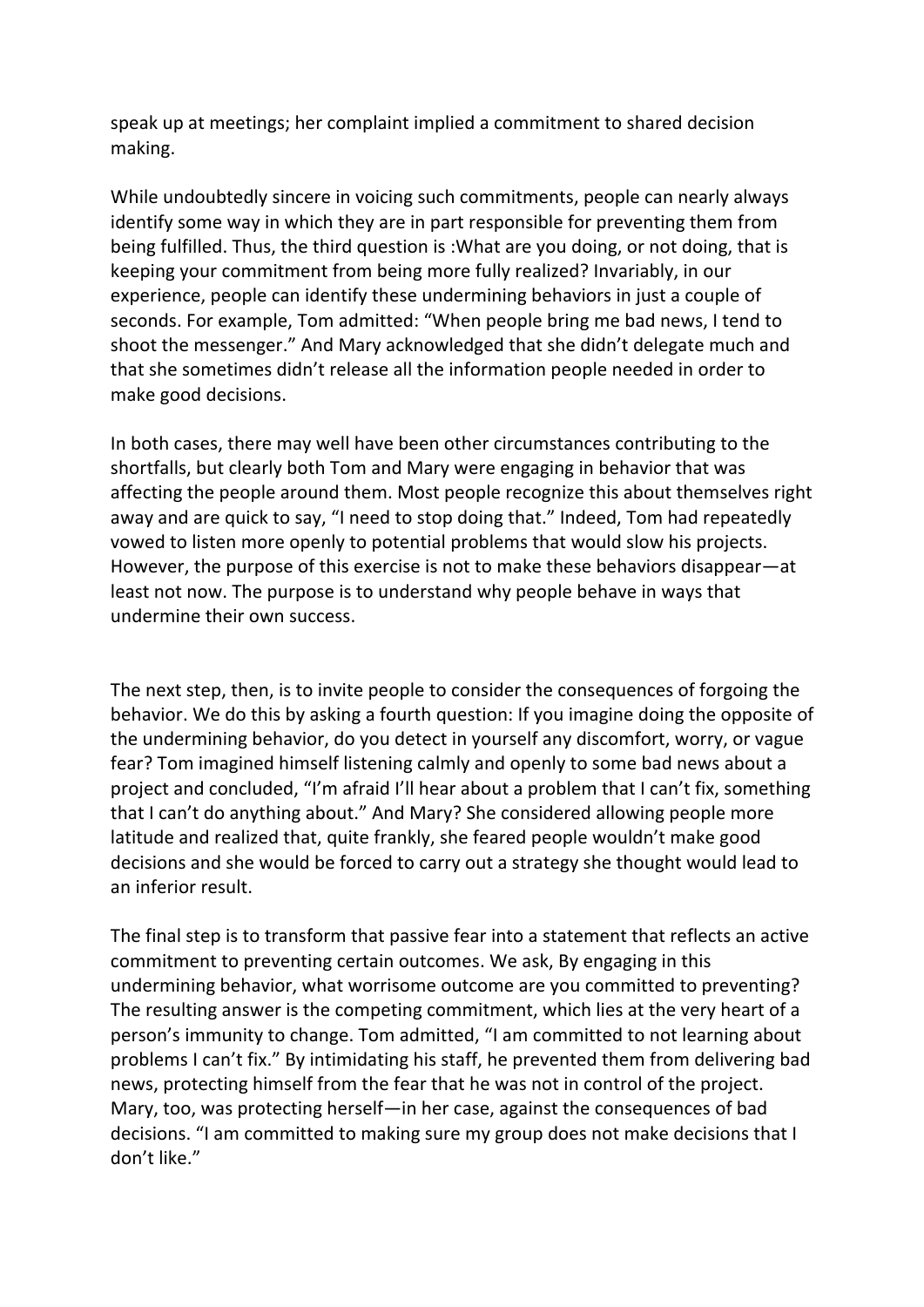Such revelations can feel embarrassing. While primary commitments nearly always reflect noble goals that people would be happy to shout from the rooftops, competing commitments are very personal, reflecting vulnerabilities that people fear will undermine how they are regarded both by others and themselves. Little wonder people keep them hidden and hasten to cover them up again once they're on the table.

But competing commitments should not be seen as weaknesses. They represent some version of self-protection, a perfectly natural and reasonable human impulse. The question is, if competing commitments are a form of self-protection, what are people protecting themselves from? The answers usually lie in what we call their big assumptions—deeply rooted beliefs about themselves and the world around them. These assumptions put an order to the world and at the same time suggest ways in which the world can go out of order. Competing commitments arise from these assumptions, driving behaviors unwittingly designed to keep the picture intact.

# **Examining the Big Assumption**

People rarely realize they hold big assumptions because, quite simply, they accept them as reality. Often formed long ago and seldom, if ever, critically examined, big assumptions are woven into the very fabric of people's existence. (For more on the grip that big assumptions hold on people, see the sidebar "Big Assumptions: How Our Perceptions Shape Our Reality.") But with a little help, most people can call them up fairly easily, especially once they've identified their competing commitments. To do this, we first ask people to create the beginning of a sentence by inverting the competing commitment, and then we ask them to fill in the blank. For Tom ("I am committed to not hearing about problems I can't fix"), the big assumption turned out to be, "I assume that if I did hear about problems I can't fix, people would discover I'm not qualified to do my job." Mary's big assumption was that her teammates weren't as smart or experienced as she and that she'd be wasting her time and others' if she didn't maintain control. Returning to our earlier story, John's big assumption might be, "I assume that if I develop unambivalent relationships with my white coworkers, I will sacrifice my racial identity and alienate my own community."

## **Big Assumptions: How Our Perceptions Shape Our Reality**

This is a difficult process, and it doesn't happen all at once, because admitting to big assumptions makes people uncomfortable. The process can put names to very personal feelings people are reluctant to disclose, such as deep-seated fears or insecurities, highly discouraging or simplistic views of human nature, or perceptions of their own superior abilities or intellect. Unquestioning acceptance of a big assumption anchors and sustains an immune system: A competing commitment makes all the sense in the world, and the person continues to engage in behaviors that support it, albeit unconsciously, to the detriment of his or her "official," stated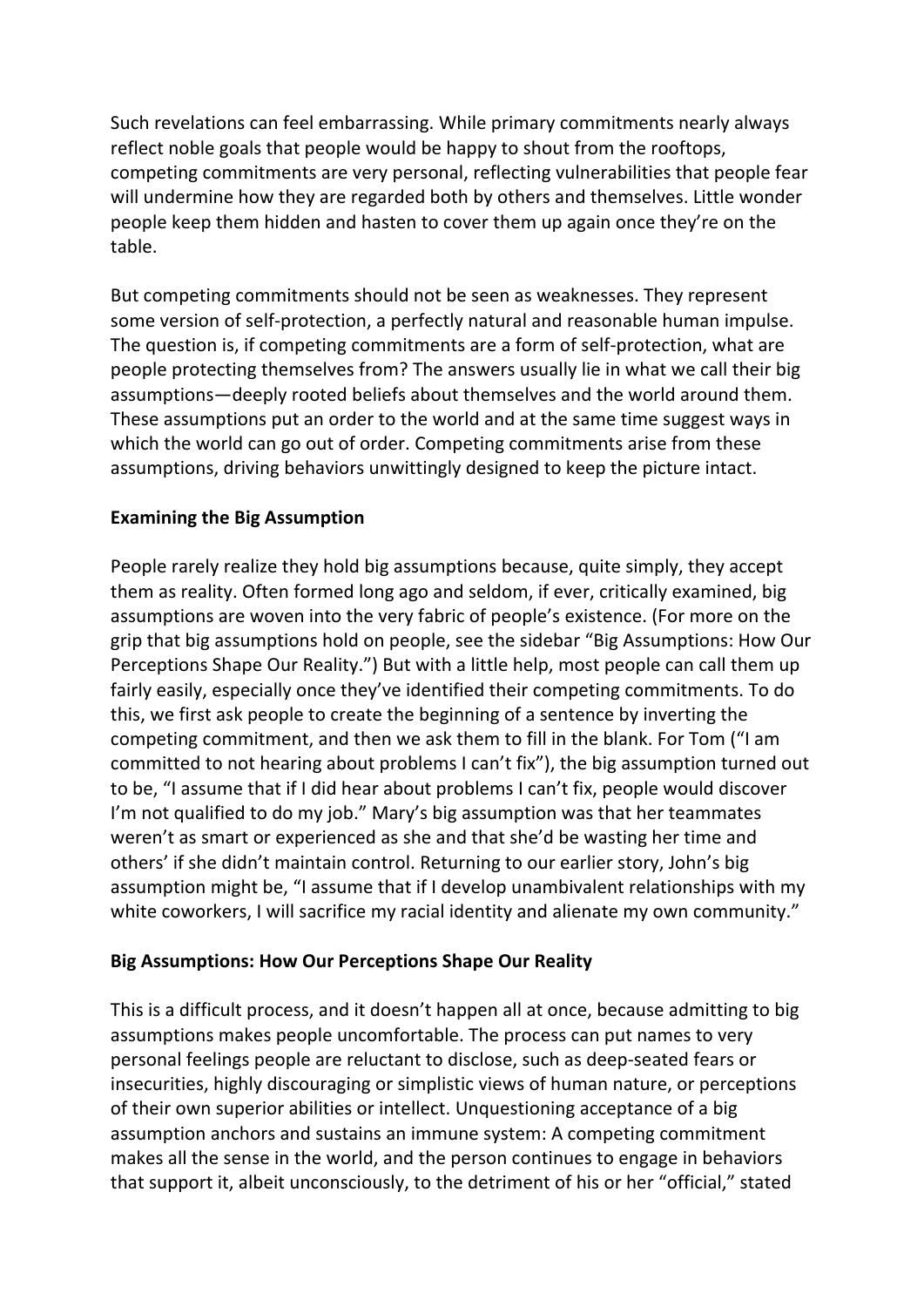commitment. Only by bringing big assumptions to light can people finally challenge their assumptions and recognize why they are engaging in seemingly contradictory behavior.

# **Questioning the Big Assumption**

Once people have identified their competing commitments and the big assumptions that sustain them, most are prepared to take some immediate action to overcome their immunity. But the first part of the process involves observation, not action, which can be frustrating for high achievers accustomed to leaping into motion to solve problems. Let's take a look at the steps in more detail.

# Step 1: Notice and record current behavior.

Employees must first take notice of what does and doesn't happen as a consequence of holding big assumptions to be true. We specifically ask people not to try to make any changes in their thinking or behavior at this time but just to become more aware of their actions in relation to their big assumptions. This gives people the opportunity to develop a better appreciation for how and in what contexts big assumptions influence their lives. John, for example, who had assumed that working well with his white colleagues would estrange him from his ethnic group, saw that he had missed an opportunity to get involved in an exciting, high-profile initiative because he had mocked the idea when it first came up in a meeting.

# Step 2: Look for contrary evidence.

Next, employees must look actively for experiences that might cast doubt on the validity of their big assumptions. Because big assumptions are held as fact, they actually inform what people see, leading them to systematically (but unconsciously) attend to certain data and avoid or ignore other data. By asking people to search specifically for experiences that would cause them to question their assumptions, we help them see that they have filtering out certain types of information—information that could weaken the grip of the big assumptions.

Because big assumptions are held as fact, they actually inform what people see, leading them to systematically (but unconsciously) attend to certain data and avoid or ignore other data.

When John looked around him, he considered for the first time that an African-American manager in another department had strong working relationships with her mostly white colleagues, yet seemed not to have compromised her personal identity. He also had to admit that when he had been thrown onto an urgent task force the year before, he had worked many hours alongside his white colleagues and found the experience satisfying; he had felt of his usual ambivalence.

Step 3: Explore the history.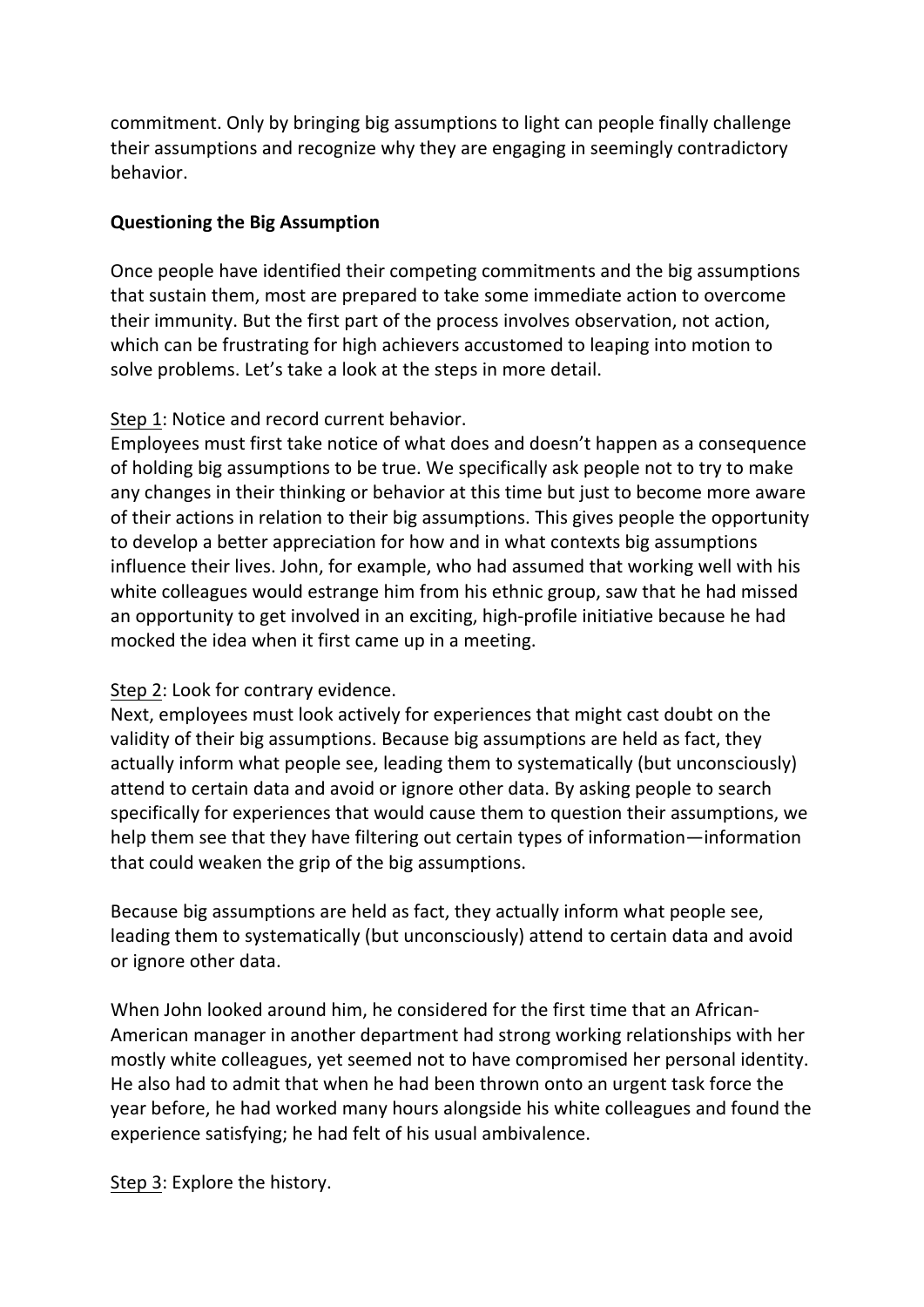In this step, we people to become the "biographers" of their assumptions: How and when did the assumptions first take hold? How long have they been around? What have been some of their critical turning points?

Typically, this step leads people to earlier life experiences, almost always to times before their current jobs and relationships with current coworkers. This reflection usually makes people dissatisfied with the foundations of their big assumptions, especially when they see that these have accompanied them to their current positions and have been coloring their experiences for many years. Recently, a CEO expressed astonishment as she realized she'd been applying the same self-protective stance in her work that she'd developed during a difficult divorce years before. Just as commonly, as was the case for John, people trace their big assumptions to early experiences with parents, siblings, or friends. Understanding the circumstances that influenced the formation of the assumptions can free people to consider whether these beliefs apply to their present selves.

## Step 4: Test the assumption.

This step entails creating and running a modest test of the big assumption. This is the first time we ask people to consider making changes in their behavior. Each employee should come up with a scenario and run it by a partner who serves as a sounding board. (Left to their own devices, people tend to create tests that are either too risky or so tentative that they don't actually challenge the assumption and in fact reaf-firm its validity.) After conferring with a partner, John, for instance, volunteered to join a short-term committee looking at his department's process for evaluating new product ideas. Because the team would dissolve after a month, he would be able to extricate himself fairly quickly if he grew too uncomfortable with the relationships. But the experience would force him to spend a significant amount of time with several of his white colleagues during that month and would provide him an opportunity to test his sense of the real costs of being a full team member.

#### Step 5: Evaluate the results.

In the last step, employees evaluate the test results, evaluate the test itself, design and run new tests, and eventually question the big assumptions. For John, this meant signing up for other initiatives and making initial social overtures to white coworkers. At the same time, by engaging in volunteer efforts within his community outside of work, he made sure that his ties to his racial group were not compromised.

It is worth noting that revealing a big assumption doesn't necessarily mean it will be exposed as false. But even if a big assumption does contain an element of truth, an individual can often find more effective ways to operate once he or she has had a chance to challenge the assumption and its hold on his or her behavior. Indeed, John found a way to support the essence of his competing commitment—to maintain his bond with his racial group—while minimizing behavior that sabotaged his other stated commitments.